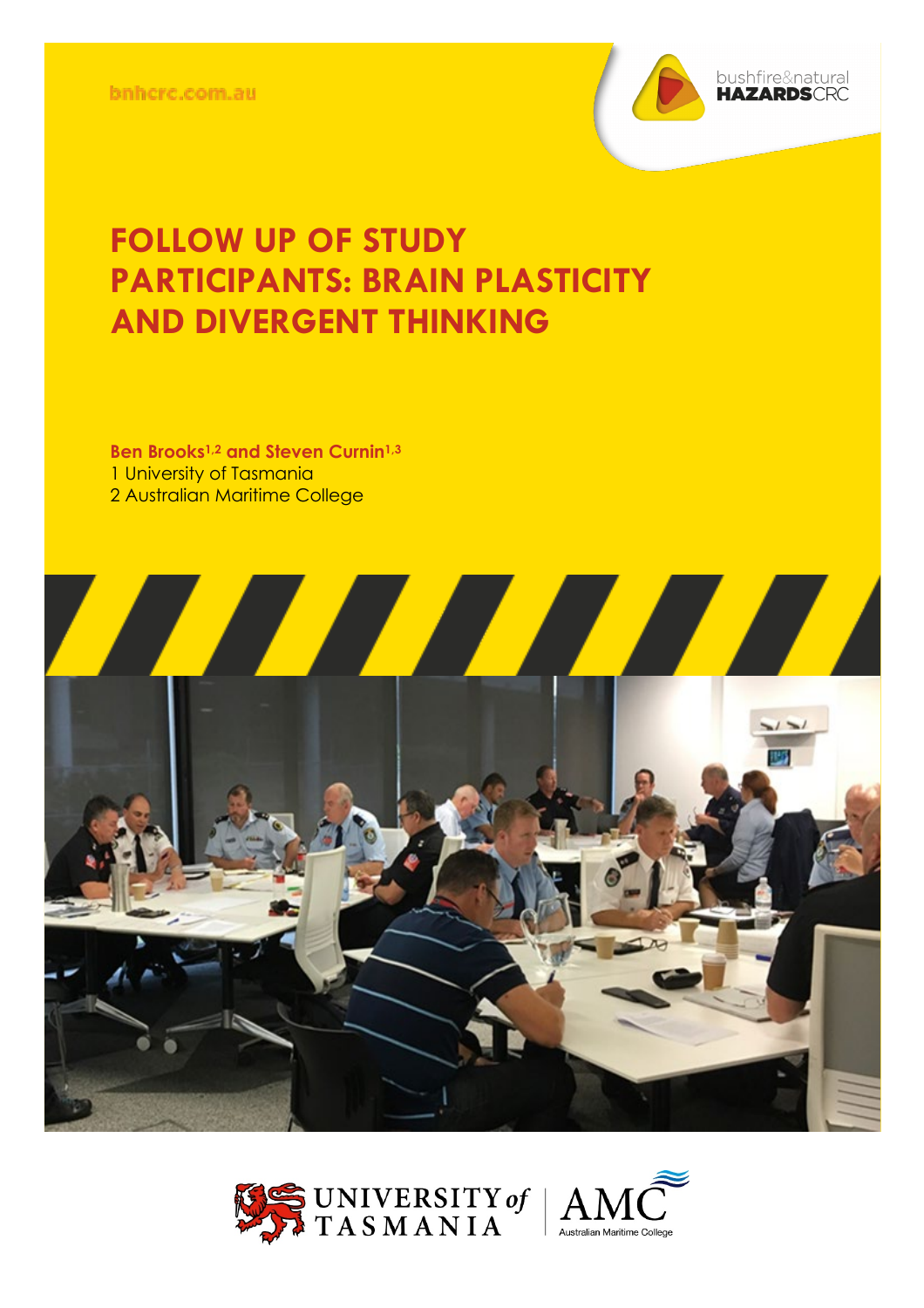

| Version | <b>Release history</b>      | Date       |
|---------|-----------------------------|------------|
| 10      | Initial release of document | 28/09/2020 |



**Australian Government** Department of Industry, Science, **Energy and Resources** 

**Business** Cooperative Research Centres Program

© 2020 Bushfire and Natural Hazards CRC

All material in this document, except as identified below, is licensed under the Creative Commons Attribution-Non-Commercial 4.0 International Licence.

- Material not licensed under the Creative Commons licence:<br>Department of Industry, Science, Energy and Resources logo<br>Cooperative Research Centres Program logo
	- - Bushfire and Natural Hazards CRC logo
		- All other logos
		- All photographs, graphics and figures

All content not licenced under the Creative Commons licence is all rights reserved. Permission must be sought from the copyright owner to use this material.



#### **Disclaimer:**

The University of Tasmania, the Australian Maritime College and the Bushfire and Natural Hazards CRC advise that the information contained in this publication comprises general statements based on scientific research. The reader is advised and needs to be aware that such information may be incomplete or unable to be used in any specific situation. No reliance or actions must therefore be made on that information without seeking prior expert professional, scientific and technical advice. To the extent permitted by law, the University of Tasmania, the Australian Maritime College and the Bushfire and Natural Hazards CRC (including its employees and consultants) exclude all liability to any person for any consequences, including but not limited to all losses, damages, costs, expenses and any other compensation, arising directly or indirectly from using this publication (in part or in whole) and any information or material contained in it.

#### **Publisher:**

Bushfire and Natural Hazards CRC

September 2020

Citation: Brooks B & Curnin S (2020) Follow up of study participants: brain plasticity and divergent thinking, Bushfire and Natural Hazards CRC

Cover: Divergent thinking workshops held in New South Wales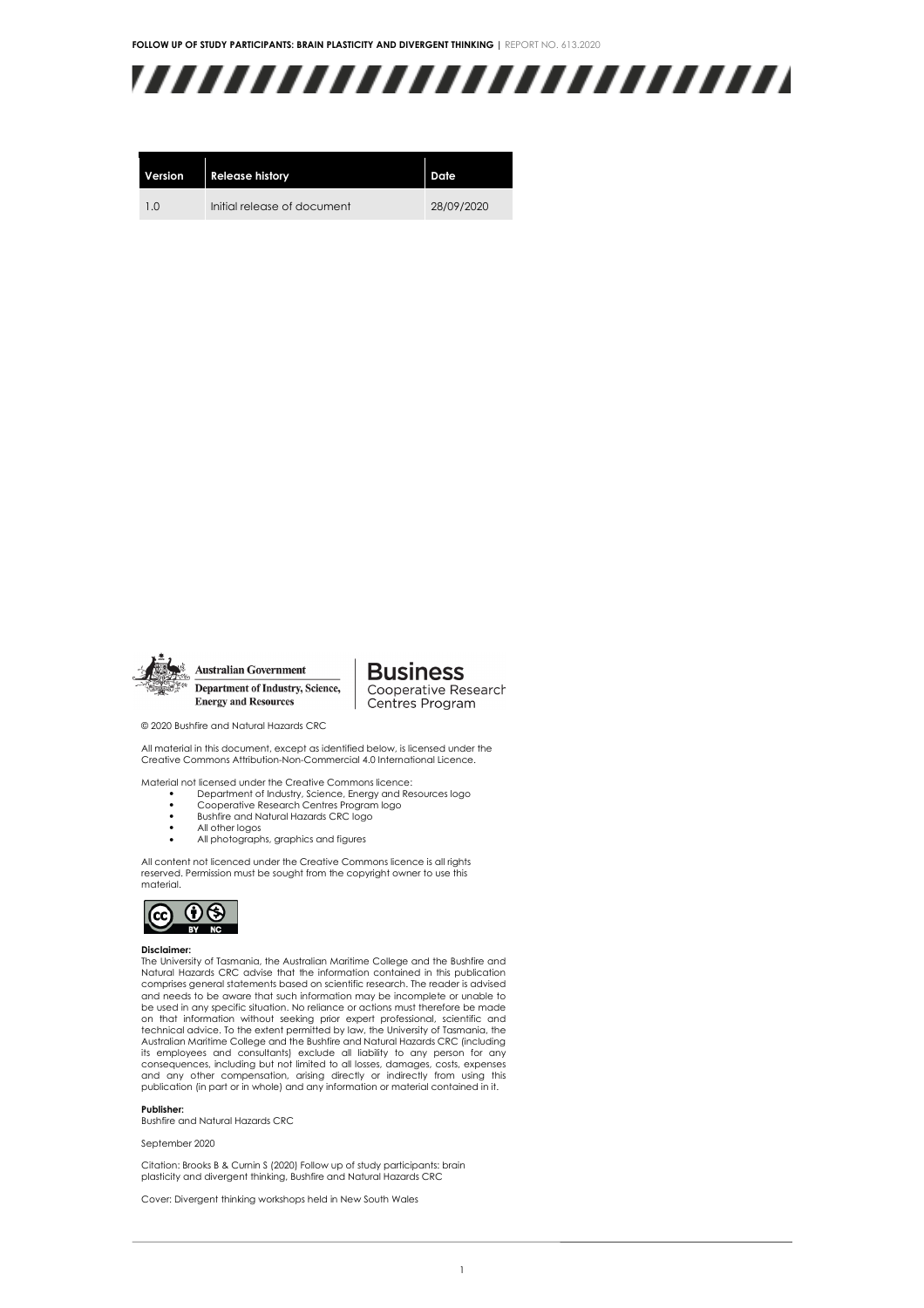

### **TABLE OF CONTENTS**

| <b>SUMMARY</b>                                   | 3               |
|--------------------------------------------------|-----------------|
| <b>INTRODUCTION</b>                              | 4               |
| Divergent thinking research                      | $\overline{4}$  |
| Research utilisation                             | 5               |
| <b>METHOD</b>                                    | 7               |
| Sample                                           | 7               |
| Data collection                                  | 7               |
| Research utilisation maturity asssessment matrix | 8               |
| Data analysis                                    | 9               |
| <b>RESULTS</b>                                   | 10              |
| Part I                                           | 10 <sup>°</sup> |
| Part II                                          | 14              |
| <b>DISCUSSION AND CONCLUSIONS</b>                | 15              |
| <b>REFERENCES</b>                                | 17              |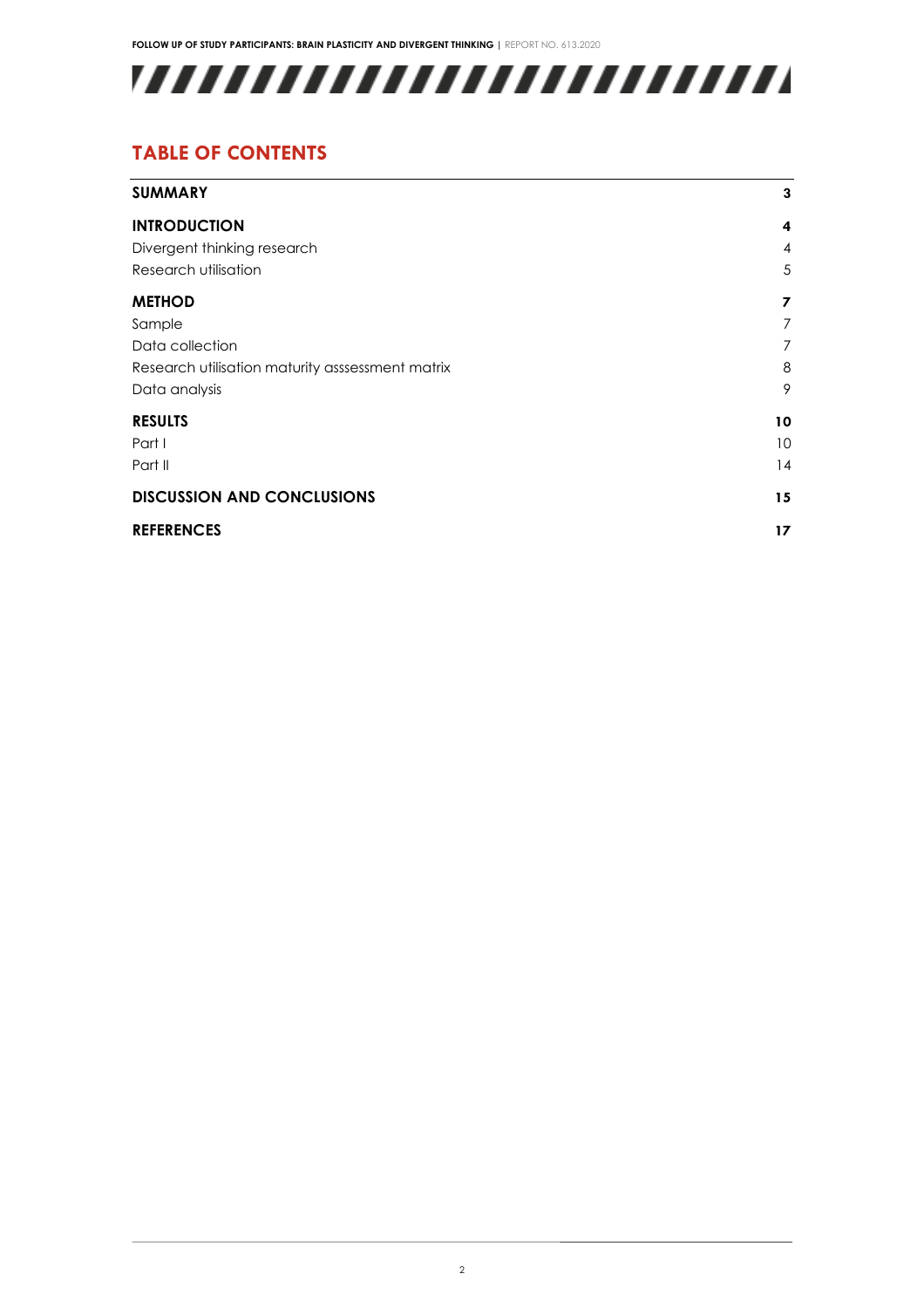

## <span id="page-3-0"></span>**SUMMARY**

Unprecedented future disasters will require those in emergency management to be creative in their thinking. The backbone of creativity is divergent thinking; cognitive thoughts that do not converge on one correct answer but diverge to a range of possible options. This Bushfire and Natural Hazards CRC project has explored the skills associated with divergent thinking during a series of workshops conducted with our end-user partners agencies.

#### *This document identifies the results from a series of interviews conducted with end-user participants to understand the utilisation of the research provided in the series of workshops on divergent thinking.*

Results indicate that the maturity of those agencies involved in this project regarding the utilisation of the divergent thinking research within their individual agency was in the 'developing' phase.

This low level of maturity can be attributed to a lack of formalised research utilisation structures within agencies that are hampered by resource and financial constraints. Compounding the ability for agencies to fully utilise research outputs are the challenges of embedding research within the entire policy cycle. To achieve this requires an ongoing collaborative partnership between agencies, research centers and academic institutions that occurs throughout the entire policy cycle, long after the initial research has been delivered.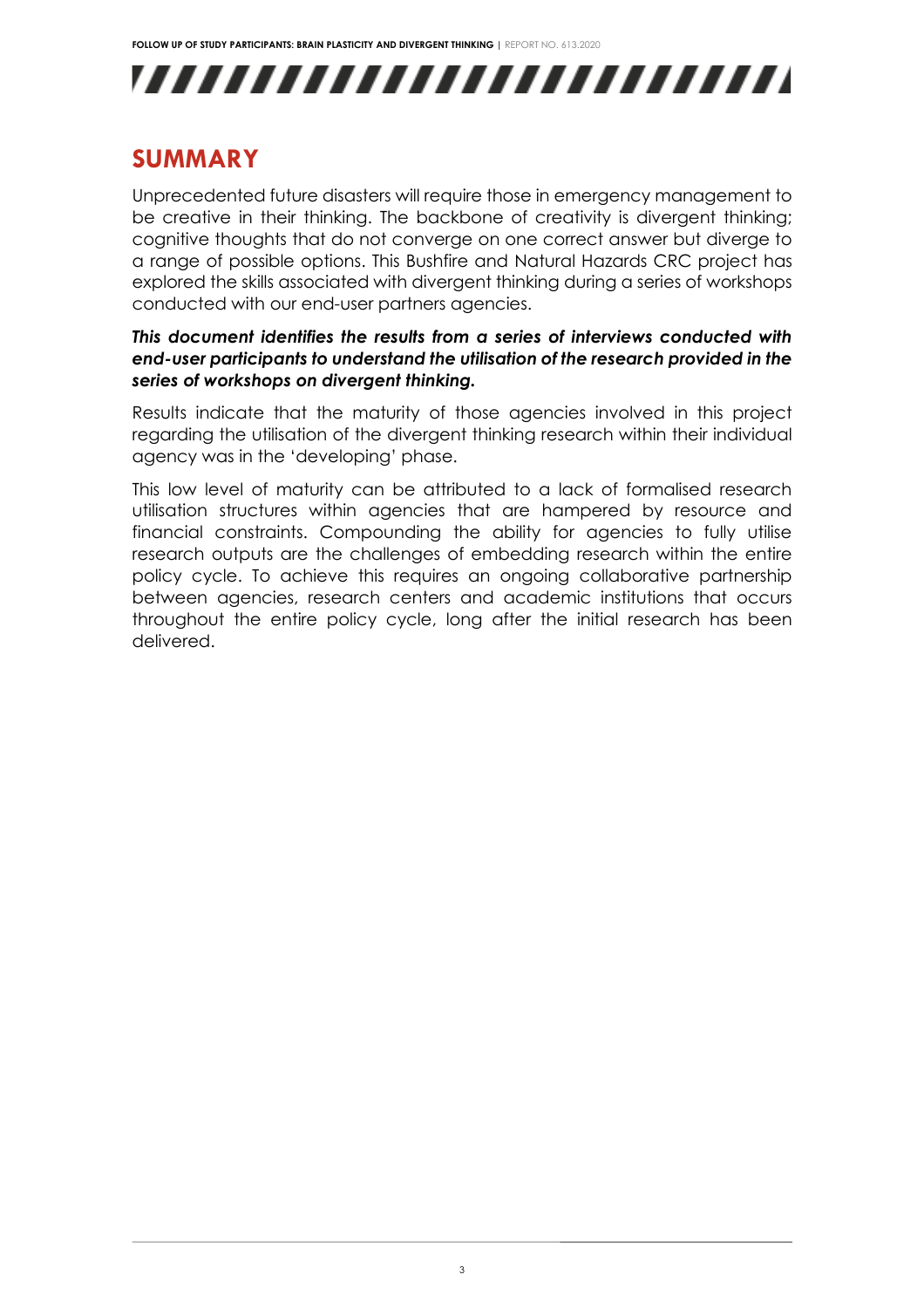# ,,,,,,,,,,,,,,,,,,,,,,,,,

## <span id="page-4-1"></span><span id="page-4-0"></span>**INTRODUCTION**

#### **DIVERGENT THINKING RESEARCH**

Between 2018 and 2019, the decision making stream of the project, *Improving decision-making in complex multi-team environments*, conducted a series of workshops with our end-user agencies to explore how leaders in emergency management think outside the box. This required those participating in the workshops to learn about the use of higher cognitive skills such as creativity, that includes divergent thinking, to respond and recover from disaster. A total of four workshops were conducted with one workshop conducted in Tasmania, one in Victoria and two in New South Wales. The aim of the workshops was to identify whether it was possible to increase the level of creative output in an options analysis by teaching participants to use methods that promote creativity.



IMAGE 1: DIVERGENT THINKING WORKSHOPS HELD IN NEW SOUTH WALES

The workshops sought to improve creativity in decision making in the context of emergency management. This required the participants to develop a set of options during two discussion exercises that were embedded in the workshop. Options in response to an emergency or crisis has been targeted as one of the most significant opportunities for personnel to use creative thinking strategies. Figure 1 is a summary of a method to develop creative solutions in emergency management.

Initial results from the workshops indicated that teams scored significantly higher on a creativity scale after being taught the methods to enhance their creativity. The improvement can be traced to improvements in the criteria of fluency (the number of options) and elaboration (embellishment of the information provided). Teams did not demonstrate evidence of the other two criteria for creativity (flexibility in the use of the intelligence provided and originality) (Brooks, Curnin, Owen, & Boldeman, 2019). Consideration of how to build flexibility and originality into the existing method will drive the next iteration, which will be translated into updated products over the remaining time of the project.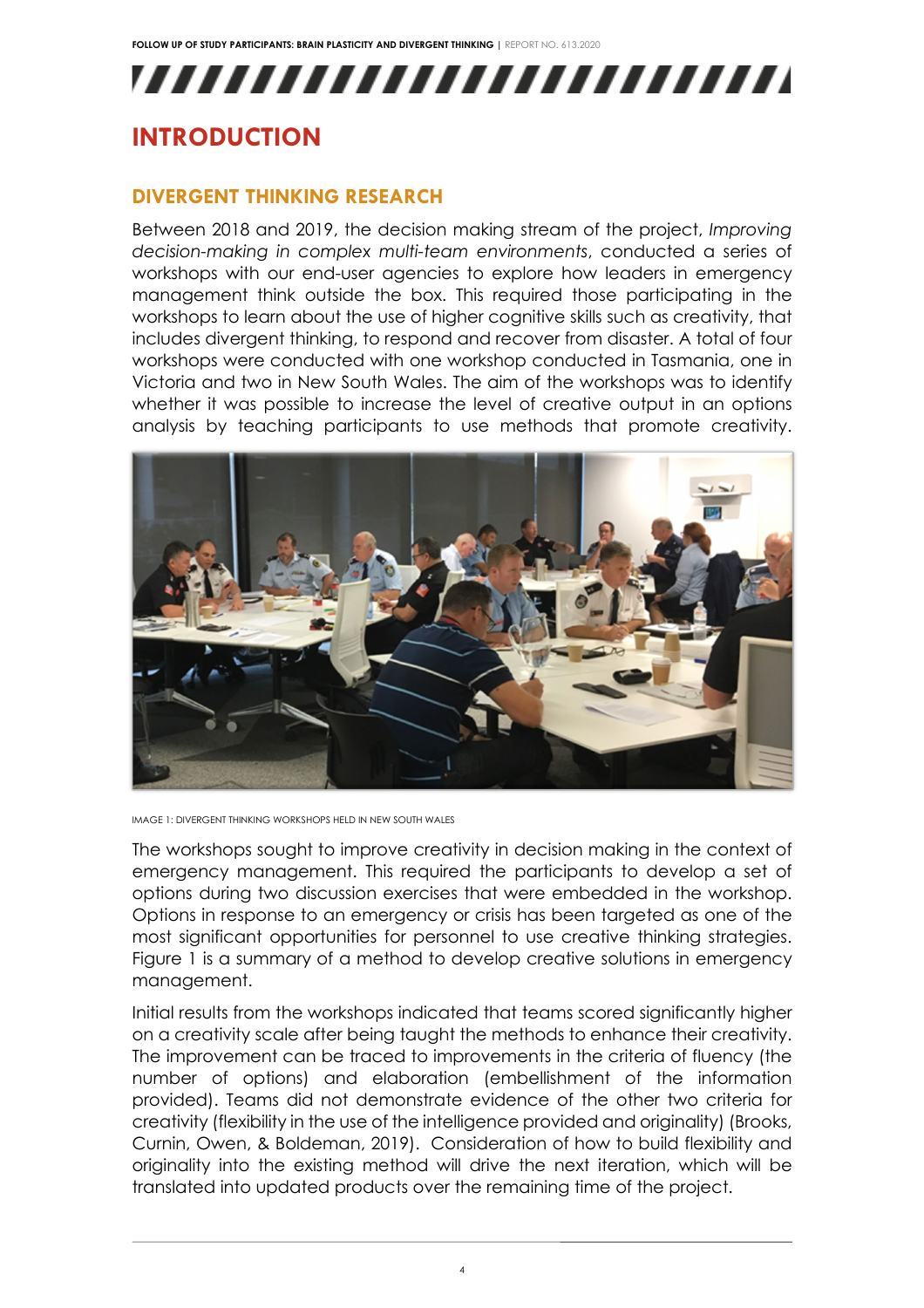



<span id="page-5-0"></span>FIGURE 1: A METHOD TO DEVELOP CREATIVE SOLUTIONS IN DISASTERS AND CRISES

#### **RESEARCH UTILISATION**

Research utilisation is critical for organisational growth and widescale sector development. In many countries, collaboration and innovation are supported by government policies and initiatives that fund cooperative research centres to take a collaborative approach to research and development. These research centres produce ideas and outputs that can be adopted by organisations and implemented into organisational policies, plans and procedures (Owen, 2018).

However, research is only one of several ingredients for successful innovation and, in many respects, only the start of the process. Utilisation from research does not magically follow from research outputs. What is needed is a systematic follow through from research insights to consider the implications and to develop processes that support review and, where needed, implementation and change (Owen, 2018). Many agencies in emergency management have their own lessons management cycles and structures to review and evaluate research outputs. Nevertheless, these two activities are often not connected so more attention needs to be given to how agencies learn, not just from their own experience but also how they learn and change based on research outputs (Owen, Brooks, Curnin, & Bearman, 2018). Owen (2018) identified that research is utilised through a process by which new information or new ideas are communicated through certain channels, over time and among members of a social system. This process involves the following:

- disseminating new ideas or findings among the workforce
- assessing and evaluating the ideas in terms of their relevance to members of the agency
- implementing changes that may be needed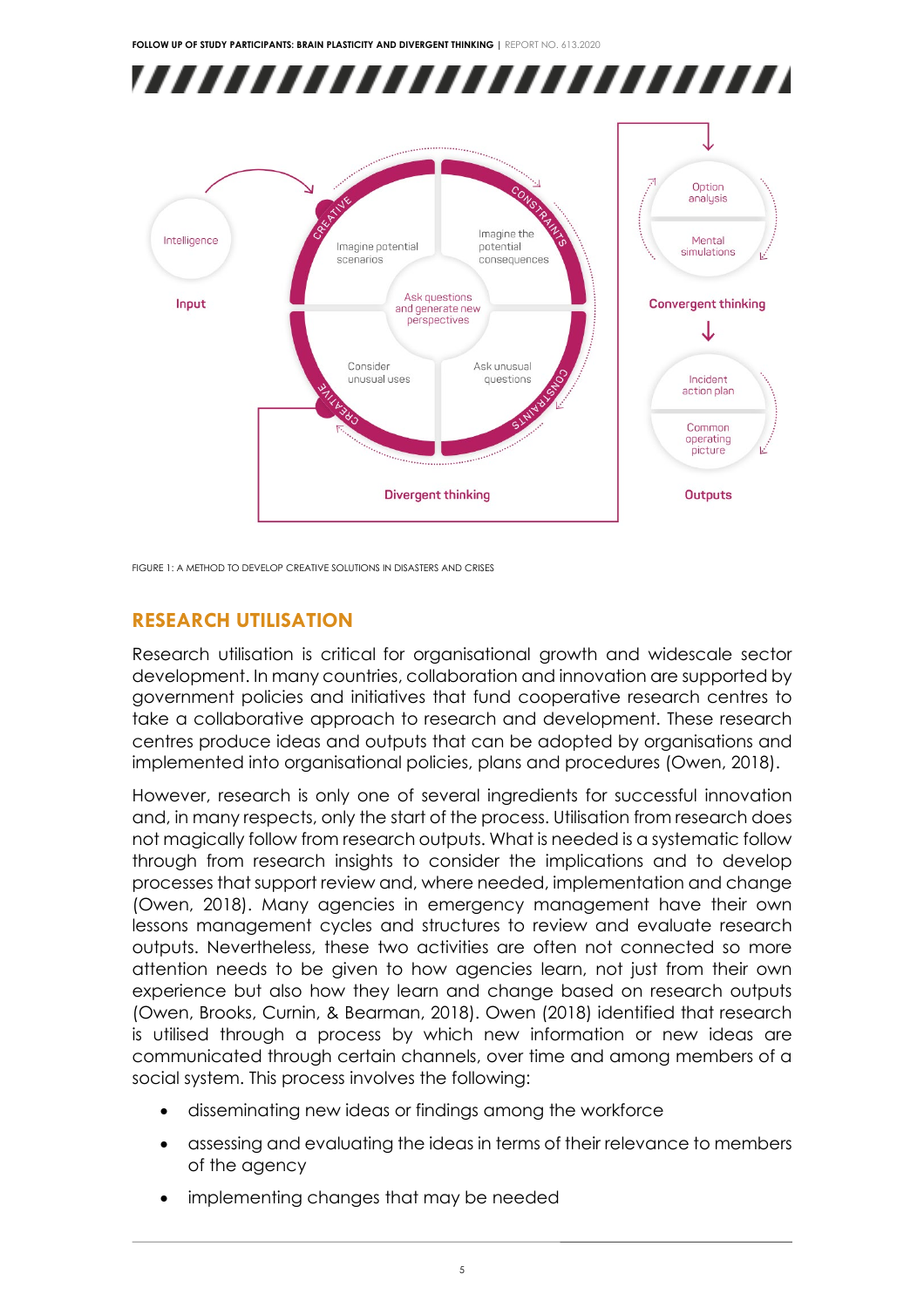

- monitoring the effects of the changes put in place
- reporting outcomes of changes made as a result of the new idea.

Successful research utilisation occurs through social interaction and the development of shared understanding as well as organizational processes that can embed new ideas into work practice (Owen, 2018).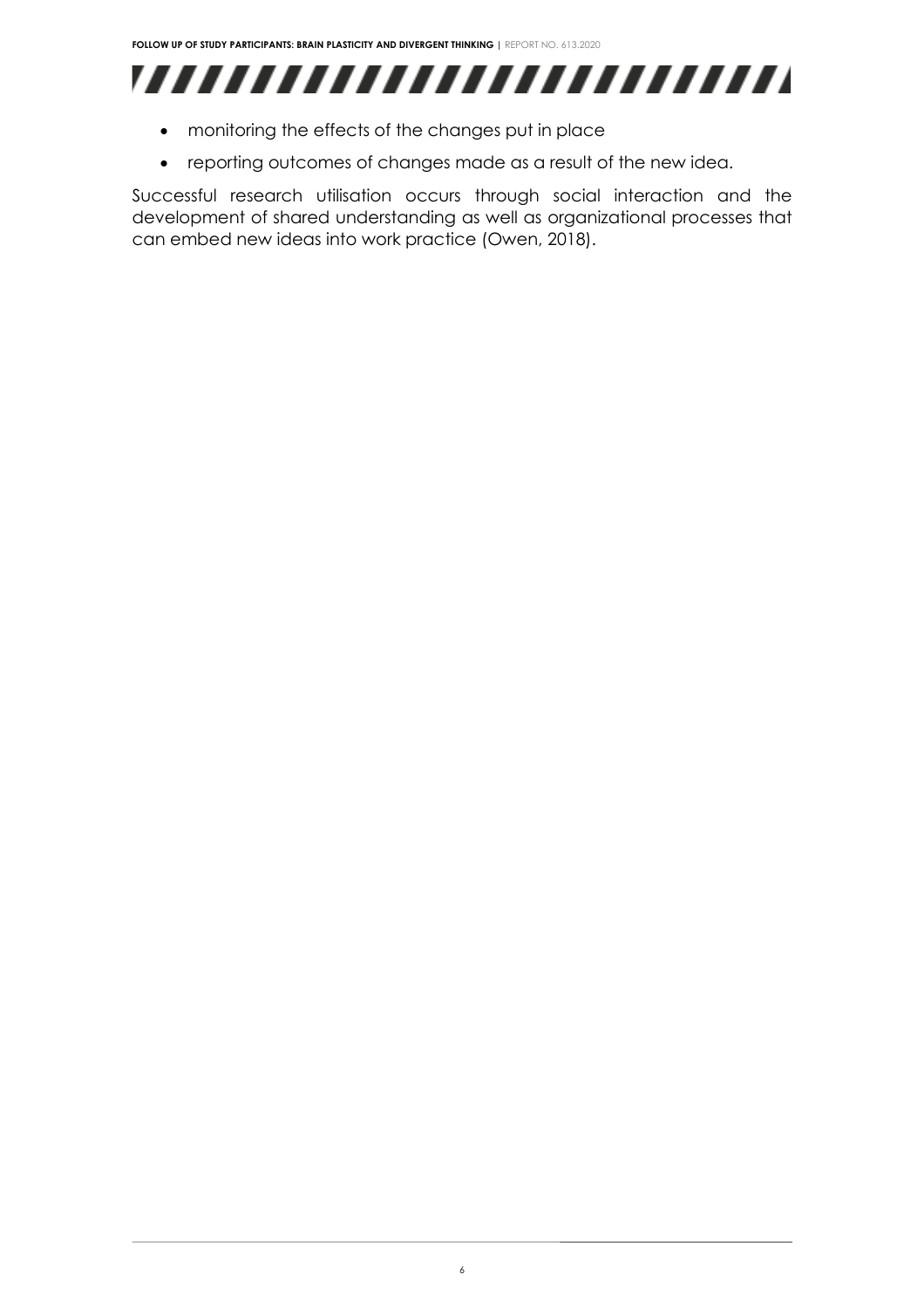## ,,,,,,,,,,,,,,,,,,,,,,,,,

## <span id="page-7-0"></span>**METHOD**

In order to shed light on how the agencies that attended the divergent thinking workshops utilised the research, this study sought to follow up a cohort of endusers that are senior leaders that could provide a strategic whole-of-agency perspective. A cohort of senior leaders were chosen from the end-user agency's that participated in the workshops. To follow up how the research from the divergent thinking workshops was utilised by the agencies, an approach that was exploratory in nature was warranted (Bluhm, Harman, Lee, & Mitchell, 2011). Complementing this approach, the research team also drew upon an established research utilisation framework to provide rigour and aid in the thematic analysis of the data.

#### <span id="page-7-1"></span>**SAMPLE**

A purposive sampling technique was deemed most appropriate as the study sought to generate a sample that would allow for exploration of the study aims (Teddlie & Yu, 2007). Consequently, one senior leader from each of the five agencies that participated in the divergent thinking workshops and understood the objectives of the workshop, were invited to take part in this study.

### <span id="page-7-2"></span>**DATA COLLECTION**

The data collected was from a series of in-depth semi-structured interviews. This method was chosen due to the flexibility combined with the rich and illuminating material it can yield (Fontana & Frey, 2005). Importantly, the use of semistructured individual interviews allowed for the unanticipated and spontaneous responses that emerge through open-ended questioning (Babbie, 2012). The five senior leaders that were approached were all involved with organising the workshop's and recruiting personnel from their respective agencies to participate. Table 1 summarizes the profile of the interviewees. Both researchers were involved in conducting the interviews. Due to the location of the senior leaders, two interviews were conducted face to face and three by telephone. The two face to face interviews were conducted by both researchers to ensure inter-rater reliability. Two of the remaining telephone interviews were conducted by one of the researchers with the other researcher conducting one interview. The average duration of each interview was approximately 60 minutes. Extensive written notes were taken by the researchers and accuracy was confirmed during the interview by the participant. The study asked the interviewees eight questions that were grounded on a set of elements from a different but aligned project from the Bushfire and Natural Hazards CRC, that linked how people and agencies connected research utilisation to organisational learning. The research utilisation maturity matrix developed by Associate Professor Christine Owen provided a suitable platform to explore the utilisation of the divergent thinking research provided in these previous workshops.

| No. | Agency                           | <b>Abbreviation</b> | Gender |
|-----|----------------------------------|---------------------|--------|
|     | Tasmania Fire Service            | <b>TFS</b>          | Male   |
|     | Tasmania State Emergency Service | TAS SES             | Female |
|     | Fire and Rescue New South Wales  | <b>FRNSW</b>        | Male   |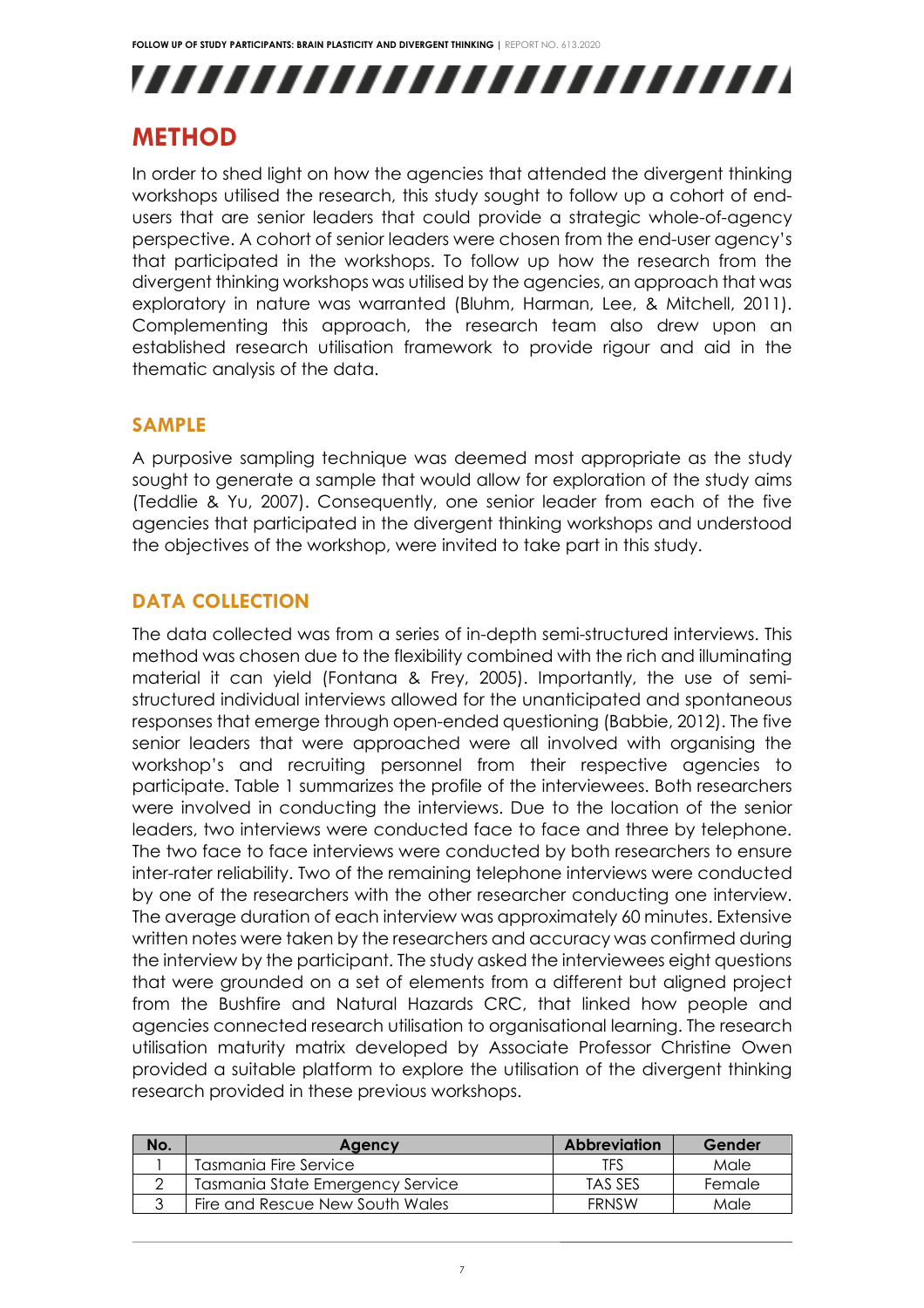|  | ,,,,,,,,,,,,,,,,,,,,,,,,,,              |         |        |
|--|-----------------------------------------|---------|--------|
|  | New South Wales State Emergency Service | NSW SES | Female |

5 | Australian Red Cross | ARC | Male

<span id="page-8-0"></span>TABLE 1: INTERVIEWEE DETAILS

#### **RESEARCH UTILISATION MATURITY ASSSESSMENT MATRIX**

The research utilisation maturity assessment matrix was prepared by a working group of AFAC's Knowledge, Innovation and Research Utilisation Network. The assessment matrix was based on insights gained from a national survey that was completed in 2016 by 266 respondents in 29 fire and emergency services agencies. Questions sought answers on: perceived effectiveness in disseminating research within agencies; assessing and evaluating the impacts on agency practice of the research; implementing agency changes that may be needed; monitoring processes to track changes; and communicating outcomes of changes made as a result of research (Owen, 2018). The research utilisation maturity assessment matrix has been released as a draft and is currently under trial and soliciting feedback from interested agencies. One part of the matrix identifies nineteen indicators that are aligned to eight core elements. These indictors came from findings that have linked how people and agencies connected research utilisation to organisational learning. For the purpose of this study, the nineteen indicators were translated into eight interview questions that corresponded to each of the eight elements as per Table 2.

| No.            | Element        | <b>Interview question</b>                                                     |  |  |  |
|----------------|----------------|-------------------------------------------------------------------------------|--|--|--|
| 1              | Shared         | Has your organisation encouraged participants that attended the               |  |  |  |
|                | experiences    | workshop to share their experience with other people in your<br>organisation? |  |  |  |
|                |                |                                                                               |  |  |  |
| 2              | Learning       | How many insights were identified from this workshop and fed into             |  |  |  |
|                | Culture        | formal or informal lessons management?                                        |  |  |  |
| 3              | Support        | Are the appropriate systems in place (e.g. technical) to support the          |  |  |  |
|                | Systems        | organisation using the research from the workshop?                            |  |  |  |
| 4              | Professional   | Are the resources in place that provide continual support for                 |  |  |  |
|                | Development    | professional development such as that offered in the workshop (are            |  |  |  |
|                |                | the participants encouraged to attend other research events,                  |  |  |  |
|                |                | $etc.$ )?                                                                     |  |  |  |
| 5              | Internal       | Has there been active engagement of people within your agency                 |  |  |  |
|                | engagement     | to trial the aide memoires from the workshop in an operational                |  |  |  |
|                |                | setting?                                                                      |  |  |  |
| 6              | Policy         | Has your organisation explored how the outputs from the workshop              |  |  |  |
|                | implementation | can be applied to policy?                                                     |  |  |  |
| $\overline{7}$ | Utilisation    | Has a dedicated committee or group reviewed the research from                 |  |  |  |
|                | governance     | the workshop for potential utilisation?                                       |  |  |  |
| 8              | Product        | Does your organisation explore how to use the products from the               |  |  |  |
|                | utilisation    | workshop in different contexts (e.g. can it be used in exercises, can         |  |  |  |
|                |                | it be used operationally in briefings, can it be used in policy               |  |  |  |
|                |                | development, etc.)                                                            |  |  |  |

TABLE 2: RESEARCH UTILISATION ELEMENTS AND QUESTIONS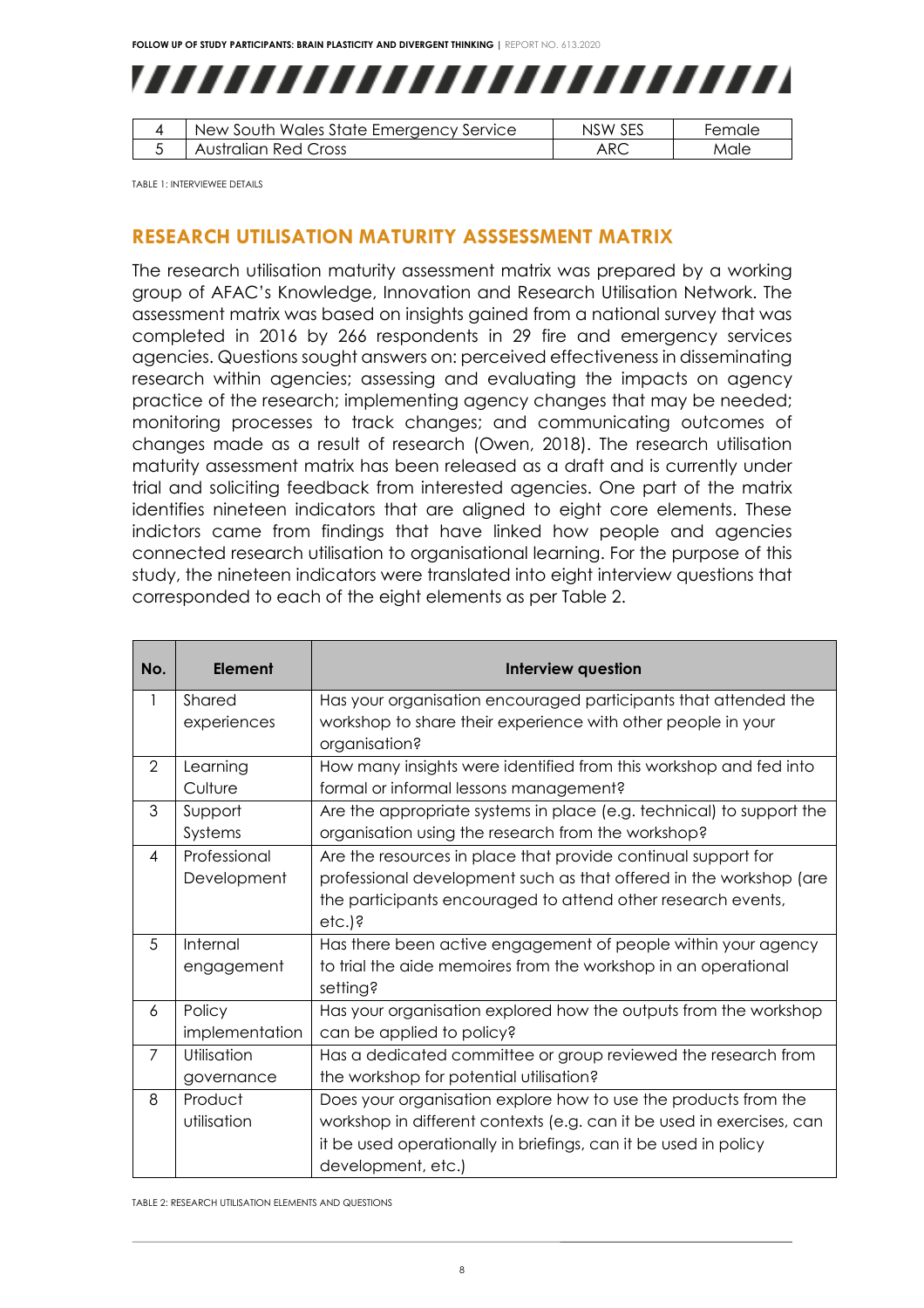## ,,,,,,,,,,,,,,,,,,,,,,,,,

### <span id="page-9-0"></span>**DATA ANALYSIS**

Analysis of the data was a two-stage process. The first stage was thematic analysis of the raw data. To ensure validity and reliability during data analysis, both researchers identified the themes from the two face to face interviews that were conducted by both researchers. Themes that were not not initially agreed upon were revisited and discussed until there was mutual agreement between the two researchers.

The second stage involved giving a score for each agency based on the answers provided in the interviews. This involved both researchers revisiting the notes form the interviews and making an individual and then collective decision to determine the maturity level of the agency regarding the utilisation of the divergent thinking research provided in the workshops. The eight elements were given one of four possible scores as per Table 3. The scores from the five senior leaders representing their agency were scored individually and then combined to give an aggregated score of the perceived research utilisation of all the agencies involved in the workshops.

|                       | <b>SCORE</b>              |                             |                        |                        |  |  |
|-----------------------|---------------------------|-----------------------------|------------------------|------------------------|--|--|
|                       |                           |                             |                        |                        |  |  |
| <b>MATURITY LEVEL</b> | <b>Basic</b>              | Developing                  | Established            | Leading                |  |  |
| <b>DESCRIPTION</b>    | Rarely or<br>almost never | Sometimes or<br>on occasion | Often or<br>frequently | Almost all the<br>time |  |  |

TABLE 3: RESEARCH UTILISATION MATURITY LEVEL AND COLLECTIVE CAPABILITY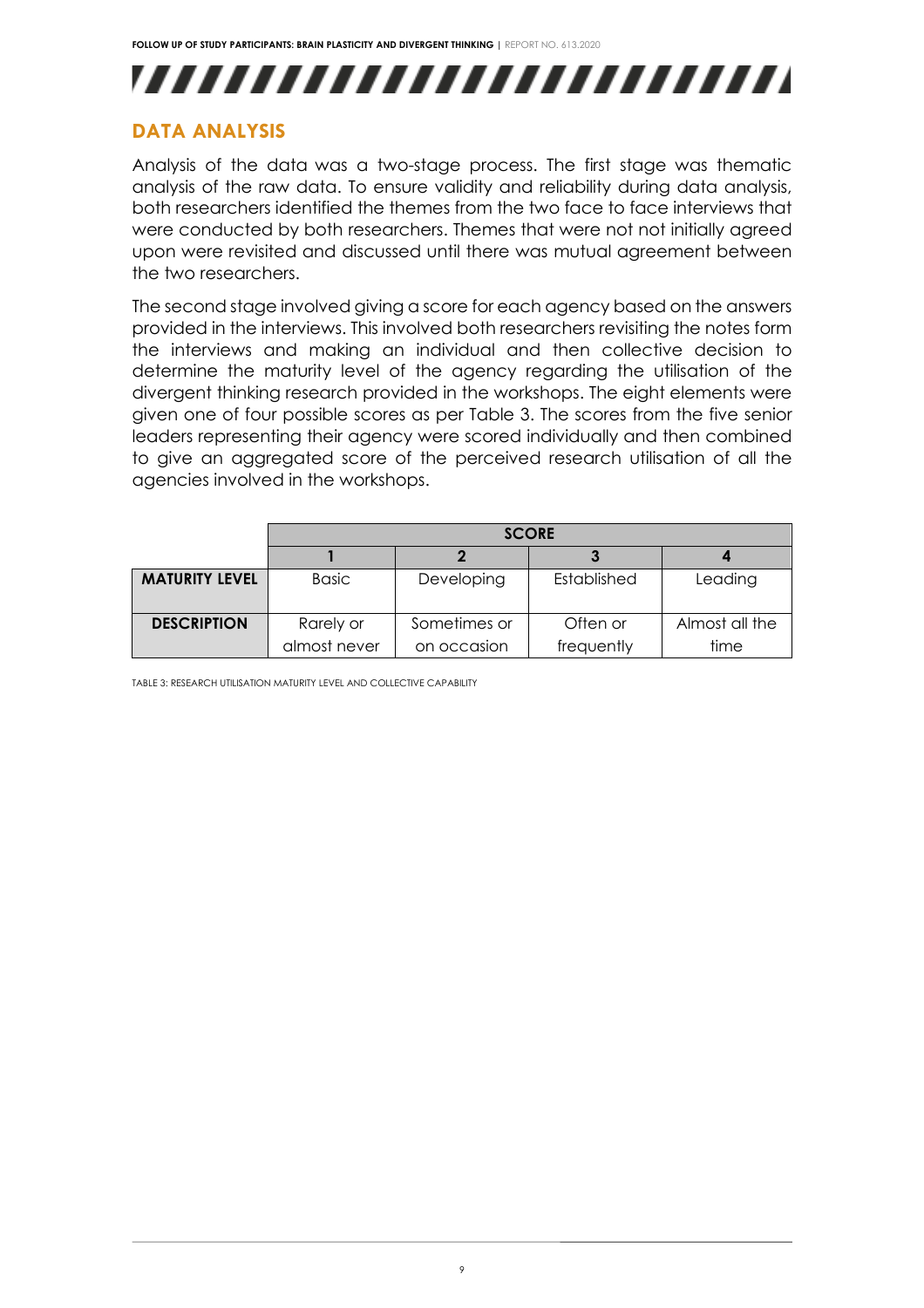

## <span id="page-10-0"></span>**RESULTS**

The results are presented in two parts. The first part presents the findings extracted from the raw interview data and are presented as a synopsis in a tabular format. The second part presents the individual scores regarding the agency's research utilisation maturity level.

#### <span id="page-10-1"></span>**PART I**

The following synopsis for Question 1 indicated that the majority of agencies had encouraged wider dissemination of the research, but this was predominantly informally.

| Q1            |                                                                            | Has your organisation encouraged participants that attended the |                  |                |               |  |  |  |  |
|---------------|----------------------------------------------------------------------------|-----------------------------------------------------------------|------------------|----------------|---------------|--|--|--|--|
|               | workshop to share their experience with other people in your organisation? |                                                                 |                  |                |               |  |  |  |  |
| Agency        | <b>TAS</b>                                                                 | <b>TFS</b>                                                      | <b>FRNSW</b>     | <b>NSW SES</b> | <b>ARC</b>    |  |  |  |  |
|               | <b>SES</b>                                                                 |                                                                 |                  |                |               |  |  |  |  |
| <b>Answer</b> | No.                                                                        | Yes, but                                                        | Not formally but | <b>Not</b>     | Yes, the      |  |  |  |  |
|               |                                                                            | informally they                                                 | they have        | formally but   | group that    |  |  |  |  |
|               |                                                                            | have talked                                                     | encouraged it in | they have      | attended      |  |  |  |  |
|               |                                                                            | about it in Level                                               | After action     | had some       | were          |  |  |  |  |
|               |                                                                            | 2 OPS, Planning                                                 | reviews (AAR)    | informal       | encouraged    |  |  |  |  |
|               |                                                                            | and IC training,                                                | and discussing   | discussions    | to share with |  |  |  |  |
|               |                                                                            | and in                                                          | involvement      | about how      | their         |  |  |  |  |
|               |                                                                            | operational                                                     | informally with  | to use it.     | colleagues    |  |  |  |  |
|               |                                                                            | reviews during                                                  | peers.           |                | and many      |  |  |  |  |
|               |                                                                            | the last bushfire                                               |                  |                | said they did |  |  |  |  |
|               |                                                                            | season.                                                         |                  |                | informally.   |  |  |  |  |

TABLE 4: QUESTION 1

The responses for Question 2 indicated that the insights identified were not fed into formal lessons management either because there was either no formal system, or because it was not solely about lesson management but the wider policy cycle. However, some interviewees did identify that research from the workshops was implemented into after action review (AAR) processes.

| Q <sub>2</sub> | How many insights were identified from this workshop and fed into formal<br>or informal lessons management? |                |                 |                |              |  |
|----------------|-------------------------------------------------------------------------------------------------------------|----------------|-----------------|----------------|--------------|--|
| Agency         | <b>TAS SES</b>                                                                                              | <b>TFS</b>     | <b>FRNSW</b>    | <b>NSW SES</b> | <b>ARC</b>   |  |
| <b>Answer</b>  | Tasmanian                                                                                                   | Unless it gets | Not yet but     | No, the        | Informally   |  |
|                | emergency                                                                                                   | embedded       | the intention   | workshops      | at some      |  |
|                | manageme                                                                                                    | into the       | is to           | don't fit      | meetings     |  |
|                | nt doesn't                                                                                                  | policy cycle   | implement       | neatly into    | people that  |  |
|                | have a                                                                                                      | embedded       | them into the   | lessons        | attended     |  |
|                | formal                                                                                                      | in AllMS       | agency's        | managemen      | the          |  |
|                | lessons                                                                                                     | there is       | incident        | t and need     | workshops    |  |
|                | manageme                                                                                                    | apperceptio    | managemen       | to feed into   | were raising |  |
|                | nt processes                                                                                                | n that the     | t (IM) training | a wider        | the need to  |  |
|                | but there                                                                                                   | agency         | program and     | managemen      | monitor our  |  |
|                | has been                                                                                                    | does not       | focus on the    | t process, but | unconsciou   |  |
|                | an attempt                                                                                                  | need to train  | critical        | the agency     | s biases in  |  |
|                | to weave it                                                                                                 | to it.         | decision        | has focused    | decision     |  |
|                | in to                                                                                                       |                | making of IM    | on AAR.        | making.      |  |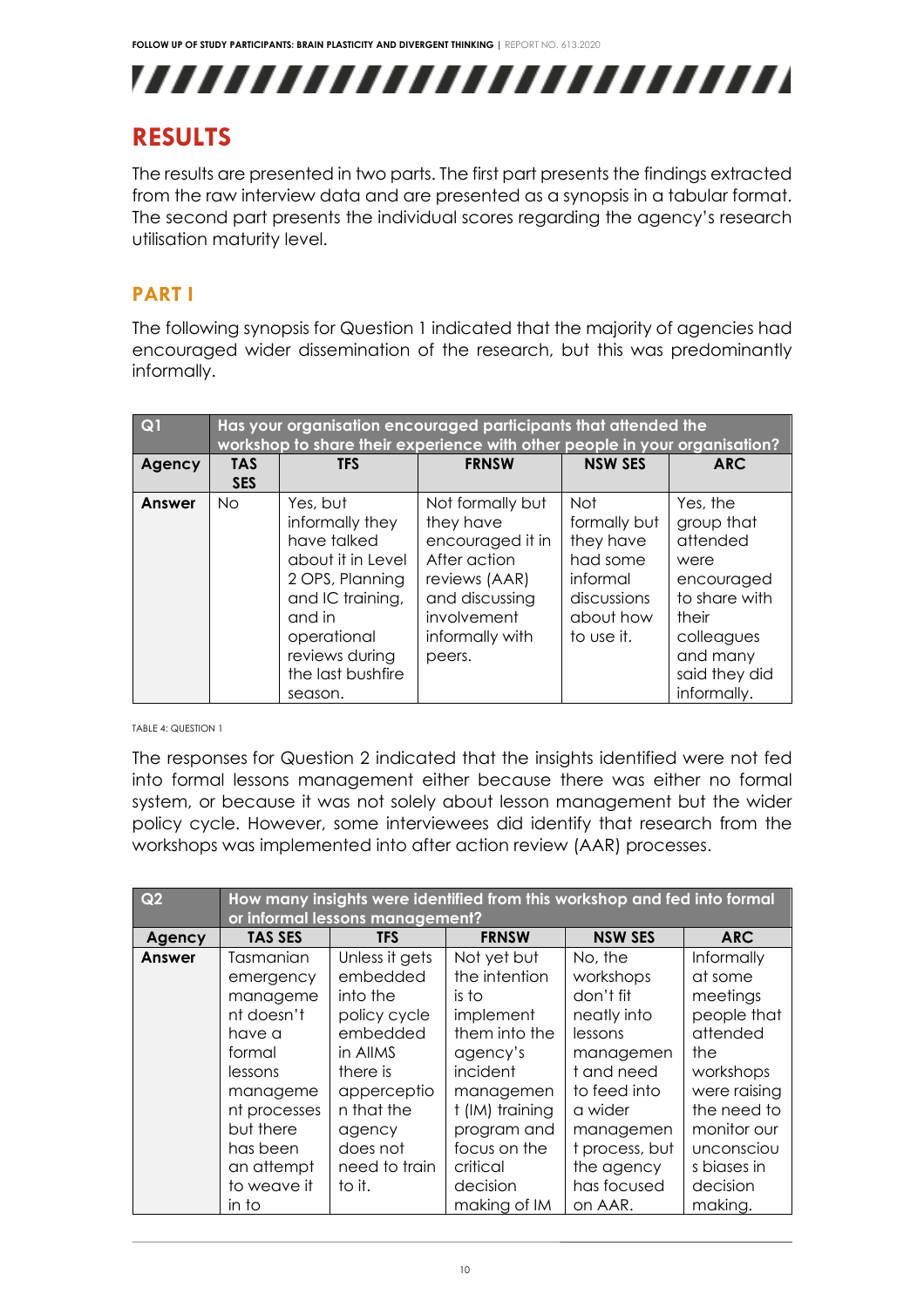

| anything    | within the |  |
|-------------|------------|--|
| and         | AAR.       |  |
| everything. |            |  |

TABLE 5: QUESTION 2

For Question 3, the interviewees suggested that the agencies involved in this study had differing levels of maturity regarding the systems in place to facilitate research utilisation. However, the majoirtiy of agencies in this study had no formal systems and most support was reliant on a small group of people when the systems were absent.

| Q3     | Are the appropriate systems in place (e.g. technical) to support the<br>organisation using the research from the workshop? |                                                                                                                                                                                                           |                                                                                                                                                                                                              |                                                                                                                                                                                          |                                                                                               |  |
|--------|----------------------------------------------------------------------------------------------------------------------------|-----------------------------------------------------------------------------------------------------------------------------------------------------------------------------------------------------------|--------------------------------------------------------------------------------------------------------------------------------------------------------------------------------------------------------------|------------------------------------------------------------------------------------------------------------------------------------------------------------------------------------------|-----------------------------------------------------------------------------------------------|--|
| Agency | <b>TAS SES</b>                                                                                                             | <b>TFS</b>                                                                                                                                                                                                | <b>FRNSW</b>                                                                                                                                                                                                 | <b>NSW SES</b>                                                                                                                                                                           | <b>ARC</b>                                                                                    |  |
| Answer | No, but a<br>few<br>people<br>do<br>monitor<br>key<br>insights<br>from the<br>BNHCRC,<br>AIDR and<br>FEMA.                 | The agency is<br>forced to do<br>things when<br>changes are<br>made to AllMS<br>but not if they<br>need to do<br>their own<br>research, there<br>is also no<br>research and<br>development<br>arm at TFS. | Yes, in the AAR<br>process that<br>are part of the<br><b>FRNSW</b><br>capability<br>framework for<br>IM and outputs<br>are also<br>incorporated<br>into online<br>courses when<br>deemed fit for<br>purpose. | Often<br>knowledge<br>sits in silos,<br>but the<br>agency is<br>starting to<br>put the<br>systems in<br>place to get<br>people to<br>start thinking<br>about<br>research<br>utilisation. | No formal<br>systems to<br>support this<br>and<br>certainly<br>no<br>designated<br>IT system. |  |

TABLE 6: QUESTION 3

The responses for Question 4 suggested that continual support for professional development such as provided in the divergent thinking workshops is at best, ad hoc, and dependent upon the financial constraints within the respective agency.

| Q <sub>4</sub> | Are the resources in place that provide continual support for professional<br>development such as that offered in the workshop (are the participants<br>encouraged to attend other research events, etc.)? |                   |                  |                |                    |  |
|----------------|------------------------------------------------------------------------------------------------------------------------------------------------------------------------------------------------------------|-------------------|------------------|----------------|--------------------|--|
| Agency         | <b>TAS SES</b>                                                                                                                                                                                             | <b>TFS</b>        | <b>FRNSW</b>     | <b>NSW SES</b> | <b>ARC</b>         |  |
| <b>Answer</b>  | The focus                                                                                                                                                                                                  | Never done in     | It is very ad    | Performance    | The agency has     |  |
|                | is on                                                                                                                                                                                                      | a structured      | hoc and          | planning       | just introduced    |  |
|                | training                                                                                                                                                                                                   | way (i.e., who    | there is no      | process is     | a Capability       |  |
|                | for                                                                                                                                                                                                        | is the cohort     | structured       | quite          | Framework          |  |
|                | volunteers                                                                                                                                                                                                 | that needs to     | framework,       | immature       | training           |  |
|                | rather                                                                                                                                                                                                     | be exposed;       | the agency       | and there is   | pathway as a       |  |
|                | than for                                                                                                                                                                                                   | how will they     | targets          | minimal        | formal structure   |  |
|                | staff and                                                                                                                                                                                                  | filter it back to | individuals      | funding        | for training       |  |
|                | there is                                                                                                                                                                                                   | the               | we think will    | available for  | nationally but     |  |
|                | little                                                                                                                                                                                                     | workforce/wor     | get value        | professional   | the                |  |
|                | training                                                                                                                                                                                                   | kplace) and       | from things      | development    | opportunities for  |  |
|                | budget                                                                                                                                                                                                     | there is no       | like the         |                | attending          |  |
|                | for                                                                                                                                                                                                        | process to        | workshop,        |                | workshops is still |  |
|                |                                                                                                                                                                                                            |                   | but this is very |                | ad hoc.            |  |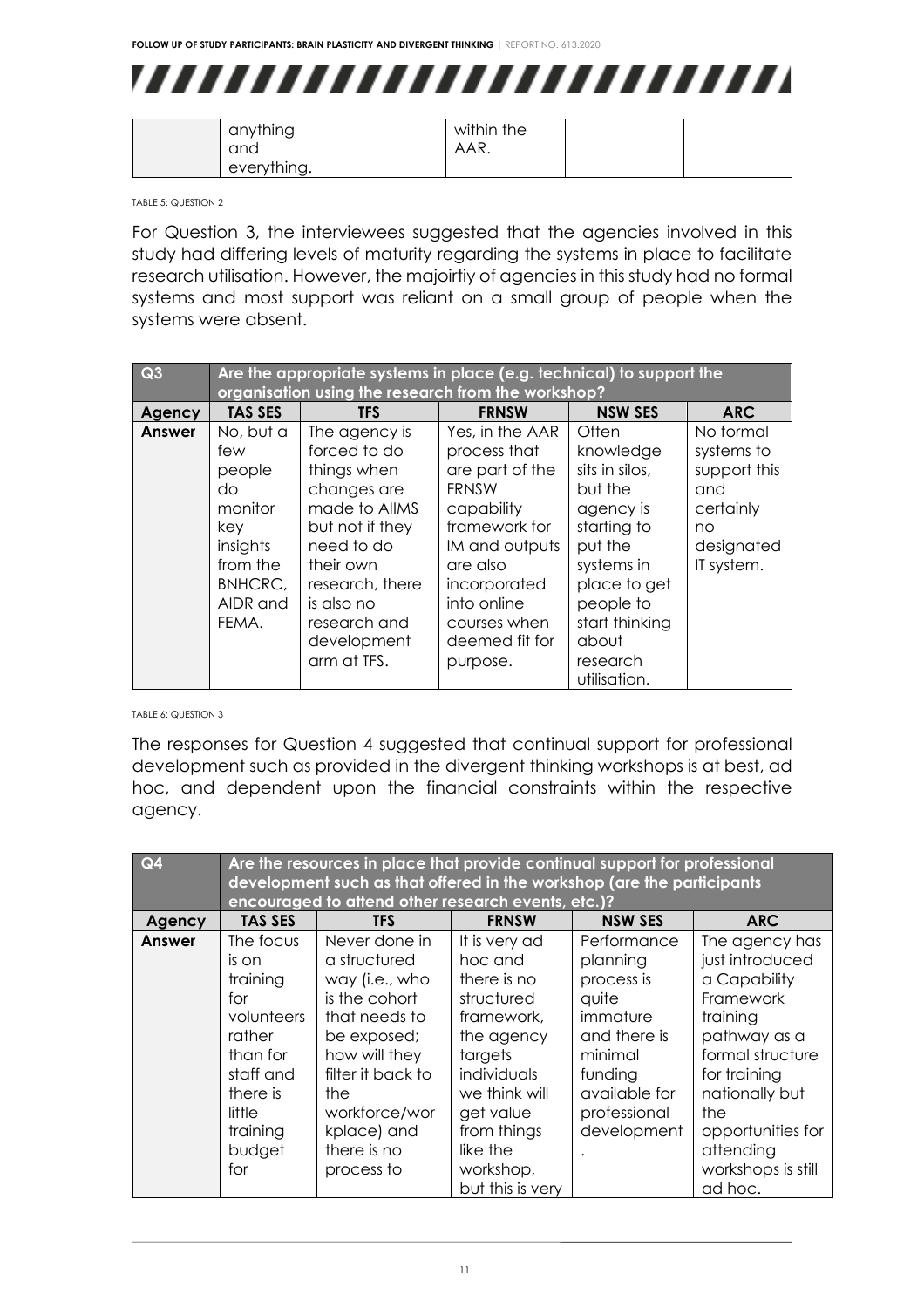

| operation<br>s let alone<br>other<br>profession<br>al | adopt the<br>learnings. | very labour<br>intensive. |  |
|-------------------------------------------------------|-------------------------|---------------------------|--|
| developm<br>ent.                                      |                         |                           |  |

TABLE 7: QUESTION 4

The data identified that for Question 5, trialling of the aide memories was not common practice within the agencies involved in this study but there was some impromptu implementation of the aide memories by those personnel that attended the workshops.

| Q <sub>5</sub> | Has there been active engagement of people within your agency to trial<br>the aide memoires from the workshop in an operational setting? |                                                                                                     |                                                                                                                                                                                                                                                |                                                                                                                                        |                                                                                                                                                             |  |  |  |
|----------------|------------------------------------------------------------------------------------------------------------------------------------------|-----------------------------------------------------------------------------------------------------|------------------------------------------------------------------------------------------------------------------------------------------------------------------------------------------------------------------------------------------------|----------------------------------------------------------------------------------------------------------------------------------------|-------------------------------------------------------------------------------------------------------------------------------------------------------------|--|--|--|
| Agency         | <b>TAS SES</b>                                                                                                                           | <b>TFS</b>                                                                                          | <b>FRNSW</b>                                                                                                                                                                                                                                   | <b>NSW SES</b>                                                                                                                         | <b>ARC</b>                                                                                                                                                  |  |  |  |
| Answer         | No, there is<br>no real<br>focus at the<br>moment on<br>developing<br>the non-<br>technical<br>skills of<br>volunteers.                  | No, for this to<br>be effective it<br>would be a<br>total change<br>in<br>organisational<br>policy. | Not yet but<br>there is an<br>intention to do<br>so and if they<br>are used in an<br>operational<br>setting, they<br>have to be<br>evidenced<br>within a<br>structure, but<br>the agency is<br>still finding their<br>way with this<br>really. | No, but<br>some<br>workshops<br>participants<br>have taken<br>them and<br>adapted<br>them for<br>their own<br>operational<br>purposes. | No, but<br>there are<br>people that<br>attended<br>the<br>workshop<br>that are<br>introducing<br>elements of<br>it locally but<br>again, this is<br>ad hoc. |  |  |  |

TABLE 8: QUESTION 5

The responses for Question 6 indicated that implementing the outputs into policy is complex as it is not just about the policy, but the entire policy cycle and how this intersects with other agencies involved in emergency management.

| Q6            | Has your organisation explored how the outputs from the workshop can be<br>applied to policy?      |                                                                                                            |                                                                                                                                                                                        |                                                                                                                                  |                                                                                                                                                                 |  |  |
|---------------|----------------------------------------------------------------------------------------------------|------------------------------------------------------------------------------------------------------------|----------------------------------------------------------------------------------------------------------------------------------------------------------------------------------------|----------------------------------------------------------------------------------------------------------------------------------|-----------------------------------------------------------------------------------------------------------------------------------------------------------------|--|--|
| <b>Agency</b> | <b>TAS SES</b>                                                                                     | <b>TFS</b>                                                                                                 | <b>FRNSW</b>                                                                                                                                                                           | <b>NSW SES</b>                                                                                                                   | <b>ARC</b>                                                                                                                                                      |  |  |
| <b>Answer</b> | Yes,<br>investigating<br>how to<br>embed within<br>internal<br>lessons<br>management<br>processes. | No, this is not<br>just about<br>policy but<br>implementation<br>throughput the<br>entire policy<br>cycle. | Not yet, but<br>this really<br>needs to be<br>embedded<br>into state<br>policy across<br>all NSW<br>emergency<br>services so<br>there is a<br>common<br>language and<br>understanding. | Currently no<br>linkages<br>between<br>research and<br>policy but any<br>training must<br>be included in<br>the policy<br>cycle. | No, the<br>change<br>process at<br>ARC is very<br>complicated<br>$as$ it is $a$<br>national<br>organisation<br>with<br>autonomous<br>states and<br>territories. |  |  |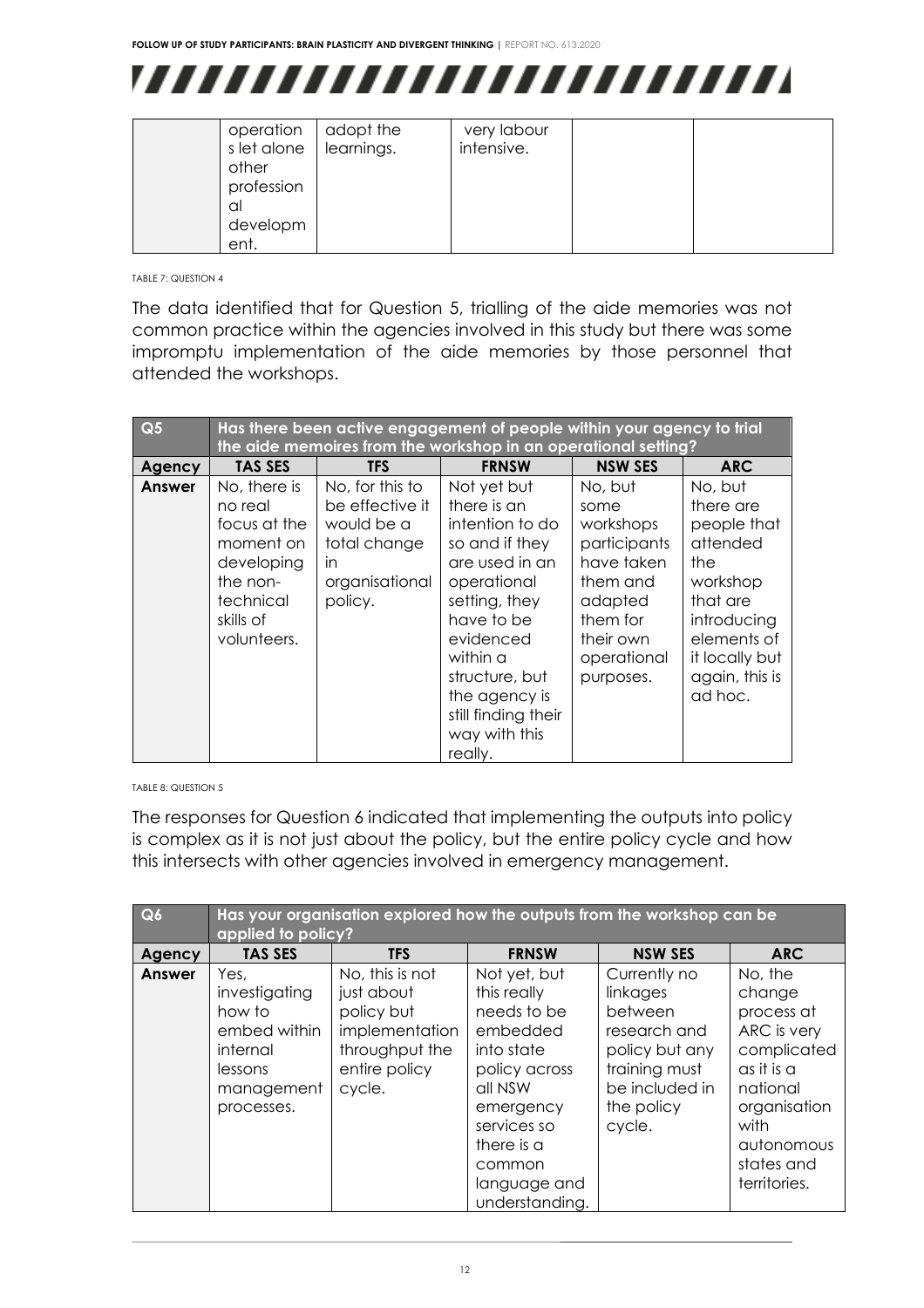

#### TABLE 9: QUESTION 6

Question 7 highlighted that many agencies did not either have a dedicated committee or group to review the research from the workshop, or the review process of the divergent thinking research had not yet occurred due to competing interests.

| Q7            | Has a dedicated committee or group reviewed the research from the<br>workshop for potential utilisation?                                                                         |                                                                                                            |                                                                                                                                  |                                                                                                                                                                 |                                                                                                                                                       |  |  |  |
|---------------|----------------------------------------------------------------------------------------------------------------------------------------------------------------------------------|------------------------------------------------------------------------------------------------------------|----------------------------------------------------------------------------------------------------------------------------------|-----------------------------------------------------------------------------------------------------------------------------------------------------------------|-------------------------------------------------------------------------------------------------------------------------------------------------------|--|--|--|
| Agency        | <b>TAS SES</b>                                                                                                                                                                   | <b>TFS</b>                                                                                                 | <b>FRNSW</b>                                                                                                                     | <b>NSW SES</b>                                                                                                                                                  | <b>ARC</b>                                                                                                                                            |  |  |  |
| <b>Answer</b> | No, there is<br>a belief<br>that<br>professional<br>staff don't<br>have time<br>to learn<br>lessons<br>because<br>they are<br>busy just<br>managing<br>day to day<br>operations. | No, as there is<br>a need for<br>operational<br>people with a<br>background<br>in research<br>development. | No, not yet<br>but there is a<br>Community<br>Leadership<br>Management<br>Unit that looks<br>how to use<br>research at<br>FRNSW. | No, but<br>there are<br>plans in<br>place to pull<br>together<br>participants<br>from the<br>workshops<br>to identify<br>how the<br>research<br>can be<br>used. | There is a<br>national<br>research<br>arm and<br>that was<br>given all the<br>information,<br>but little<br>feedback<br>was<br>received<br>from them. |  |  |  |

TABLE 10: QUESTION 7

In the responses for Question 8, the interviewees tended to focus on using the products from the workshop in exercise management. However, even the implementation of the products into exercises was challenges due to a lack of resources and the requirements for most exercise to be mutli-agency and the complexities associated with this.

| Q8     | Does your organisation explore how to use the products from the workshop<br>in different contexts (e.g. can it be used in exercises, can it be used<br>operationally in briefings, can it be used in policy development, etc.)? |                                                                                                                                                                            |                                                                                                                                                                                |                                                                                                                                                                                                       |                                                                                                                                                                                     |  |  |  |
|--------|---------------------------------------------------------------------------------------------------------------------------------------------------------------------------------------------------------------------------------|----------------------------------------------------------------------------------------------------------------------------------------------------------------------------|--------------------------------------------------------------------------------------------------------------------------------------------------------------------------------|-------------------------------------------------------------------------------------------------------------------------------------------------------------------------------------------------------|-------------------------------------------------------------------------------------------------------------------------------------------------------------------------------------|--|--|--|
| Agency | <b>TAS SES</b>                                                                                                                                                                                                                  | <b>TFS</b>                                                                                                                                                                 | <b>FRNSW</b>                                                                                                                                                                   | <b>NSW SES</b>                                                                                                                                                                                        | <b>ARC</b>                                                                                                                                                                          |  |  |  |
| Answer | No, the<br>agency<br>doesn't have<br>any formal<br>exercise<br>program and<br>due to<br>operational<br>requirements,<br>the Tasmanian<br>interagency<br>exercise<br>coordination<br>group hasn't<br>met for over<br>12 months.  | No, the<br>exercise<br>management<br>program was<br>ramped up<br>after 2013 but<br>it's not<br>resourced,<br>the agency<br>doesn't<br>conduct any<br>desktop<br>exercises. | Yes, in<br><b>FRNSW</b><br>exercises<br>but not<br>done it yet,<br>however,<br>the agency<br>needs to<br>explore<br>how it can<br>be used in<br>multi-<br>agency<br>exercises. | No, the<br>agency is<br>way down<br>on research<br>utilisation<br>maturity<br>and get<br>distracted<br>by<br>operations,<br>so have no<br>strategy<br>how to<br>share the<br>outcomes<br>of training. | No, Police<br>deal with<br>exercises<br>and<br>imbedding<br>in policy and<br>operational<br>plans is very<br>complex<br>due to the<br>fact the<br>agency<br>operates<br>nationally. |  |  |  |

TABLE 11: QUESTION 8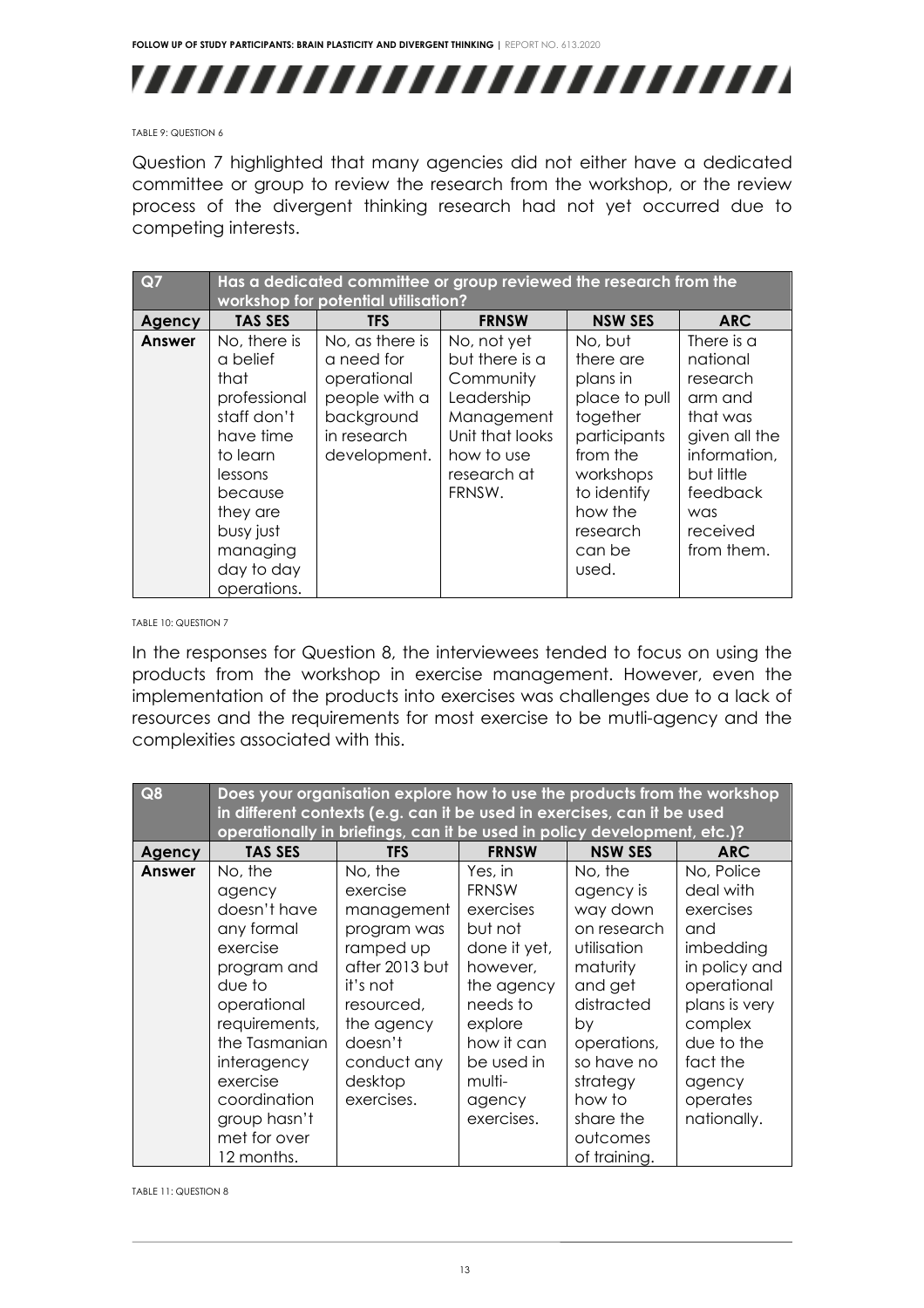# ,,,,,,,,,,,,,,,,,,,,,,,,,

#### <span id="page-14-0"></span>**PART II**

The individual and aggregated scores would indicate that that there is currently a low level of maturity of the agencies that participated in this study. The majority of scores indicated a basic or developing level of maturity where agencies scored either 'rarely/almost never' (score = 1) or 'sometimes/on occasion' (score = 2) for the specified element. There were certain elements where the maturity level was deemed to be established and 'occurred often/frequently' (score = 3) but this only happened on four occurrences. None of the maturity levels were deemed leading that required the agency to achieve the element 'almost all the time' (score = 4). The collective scores would suggest that all the agencies in this study were 'developing' their maturity with regards to utilisation of the divergent thinking research provided in the workshops.

| <b>No</b>     | Element                | Agency research utilisation maturity score |               |               |                |            | <b>Collective</b> |
|---------------|------------------------|--------------------------------------------|---------------|---------------|----------------|------------|-------------------|
| $\bullet$     |                        | <b>TAS SES</b>                             | <b>TFS</b>    | <b>FRNSW</b>  | <b>NSW SES</b> | <b>ARC</b> | score             |
|               | Shared experiences     |                                            | 2             | $\mathcal{P}$ | 2              | 2          | 1.8               |
| $\mathcal{P}$ | Learning Culture       | 2                                          | 2             | 2             | $\mathcal{P}$  | 2          | 2.0               |
| 3             | <b>Support Systems</b> | $\mathcal{P}$                              |               | 3             |                |            | 1.6               |
| 4             | Professional           |                                            | $\mathcal{P}$ | $\mathcal{P}$ |                | っ          | 1.6               |
|               | Development            |                                            |               |               |                |            |                   |
| 5             | Internal engagement    |                                            |               | $\mathcal{P}$ |                | 2          | 1.4               |
| 6             | Policy implementation  | 3                                          |               | 2             |                |            | 1.6               |
|               | Utilisation governance |                                            |               | 3             | っ              | 3          | 2.0               |
| 8             | Product utilisation    |                                            | ⌒             | 3             |                |            | 1.6               |

TABLE 12: AGENCY RESEARCH UTILISATION MATURITY SCORES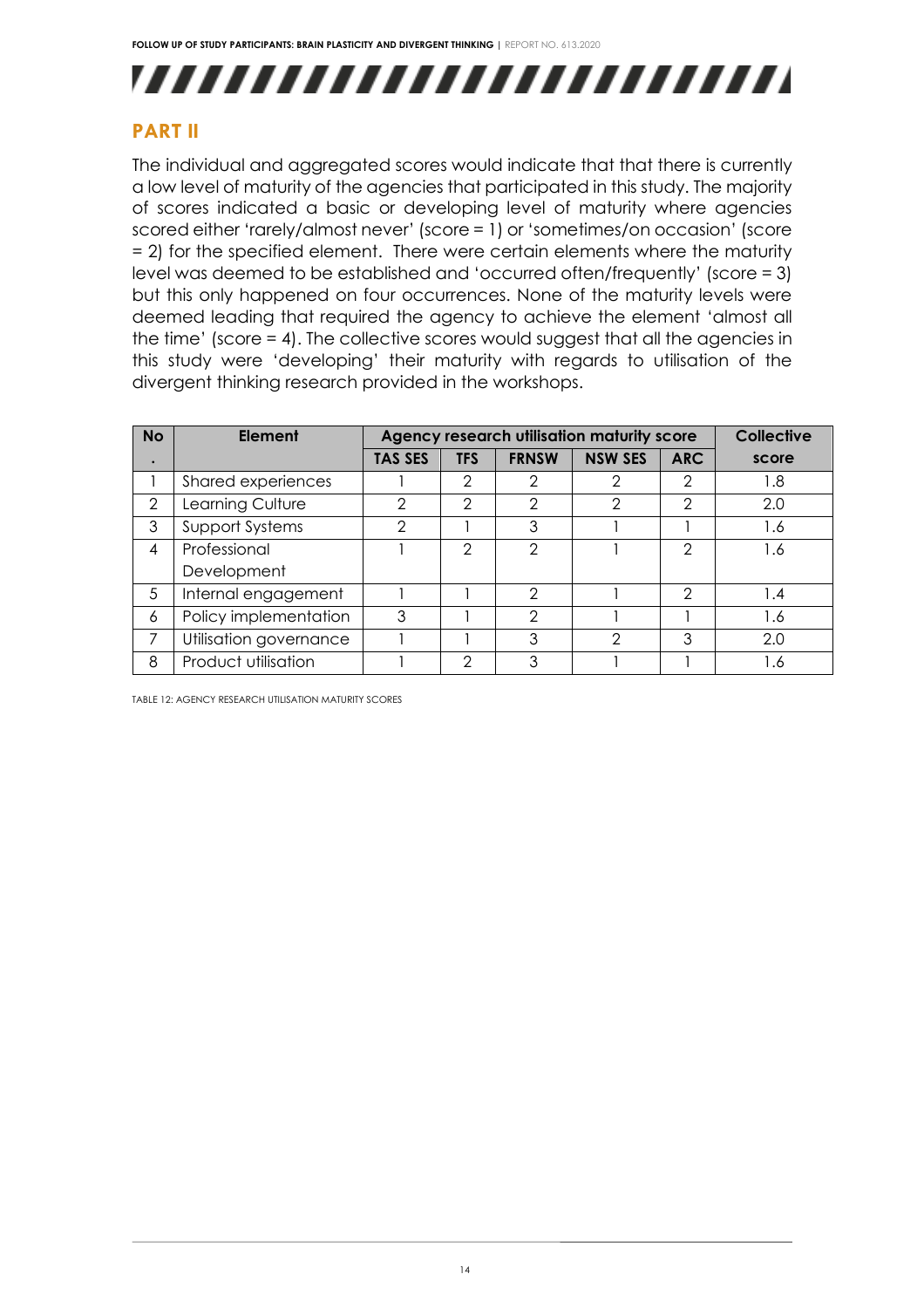,,,,,,,,,,,,,,,,,,,,,,,,,

### <span id="page-15-0"></span>**DISCUSSION AND CONCLUSIONS**

The results indicated that the agencies in this study had commenced the journey of utilising the divergent thinking research provided in the workshops, but this was informal. Much of the socialisation of the research outputs within the agencies involved in the workshops was via the participants that had attended one of the workshops. This would indicate that the utilisation of the research at best, was ad hoc and dependent on the enthusiasm of the workshop attendee and flexibility of their training arrangements so that additional information could be incorporated as required.

A lack of formal approaches could be associated with the low levels of research utilisation maturity identified by the agency senior leaders in this study. A central issue regarding this immaturity was linked to financial and resource constraints.

In addition, the reason why the research utilisation maturity level was in the 'developing' stage may be due to the fact that the implementation of research outputs is not as simple as 'adding' it into a policy or training manual. Successful research utilisation needs to encompass the entire policy cycle and consider the formal structures to achieve this. All the interviewees in this study discussed the challenges and complexities of embedding research outputs into existing agency policy cycles. This was explained by one of the interviewees who stated that:

*"Unless it [research outputs] gets embedded into the policy cycle it won't go too far. But it would be a total change in organisational policy. Trying to change decision making process is almost unbelievable, it's almost insurmountable."* (Participant 2)



FIGURE 1: TYPICAL POLICY CYCLE IN AN EMERGENCY SERVICES AGENCY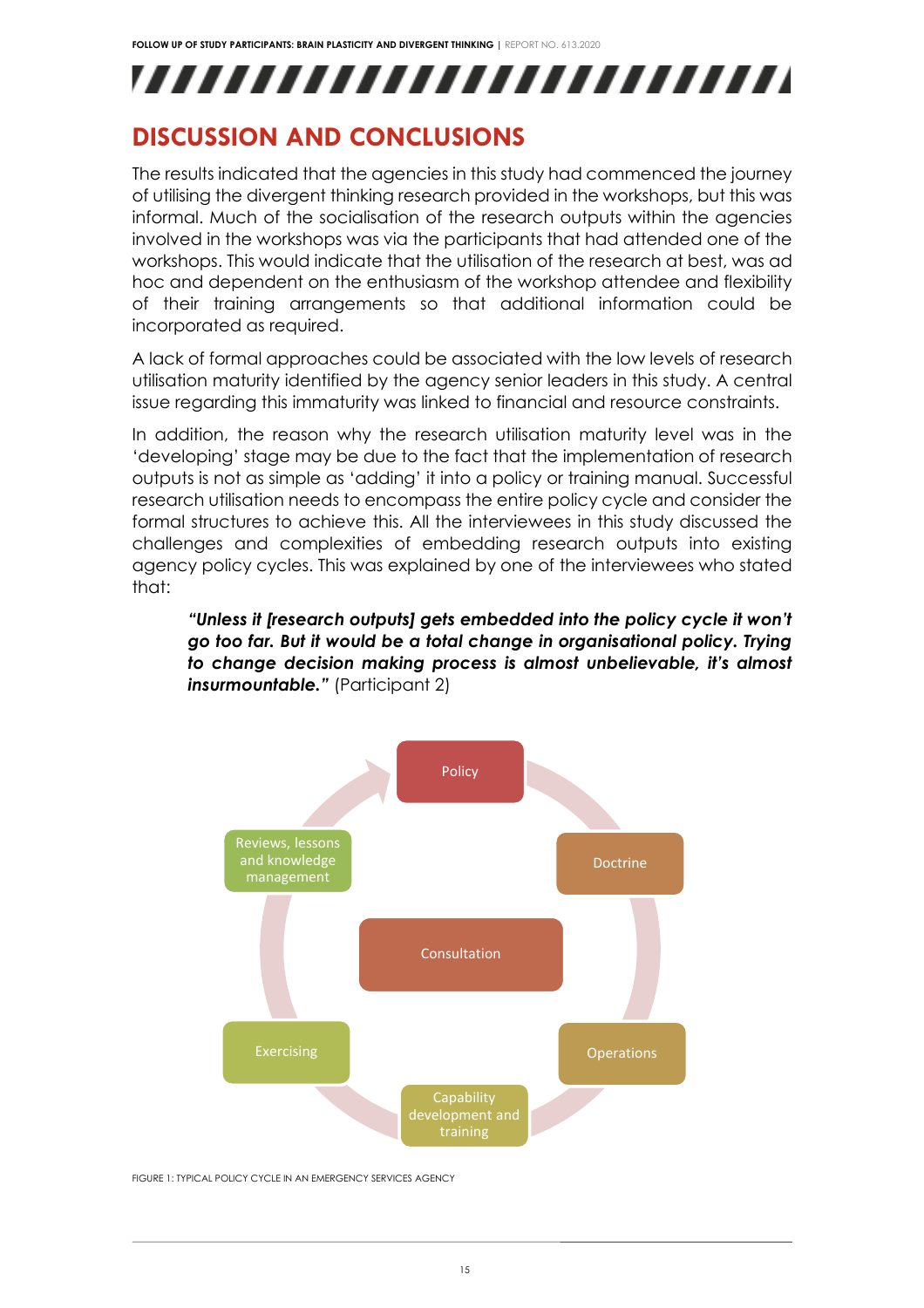# ,,,,,,,,,,,,,,,,,,,,,,,,,

The results also identified that the challenges of utilising the research from the divergent thinking workshops was not only due to the agency's having a 'developing' level of research utilisation maturity, but a lack of research guidance.

This challenge points the finger at academic institutions, including universities and research centers, to provide greater and continuing support to agencies beyond the research projects, to the successful utilisation and implementation of research products within the entire policy cycle. This was reiterated by the following interviewees comments:

*"The key is knowing how to apply it into our organisation, what we need are digestible tools and advice how to implement them."* (Participant 5)

#### *"The Bushfire and Natural Hazards CRC should have a team of people going around to integrate outcomes into the workplace."* (Participant 2)

Research utilisation is a partnership between agencies, research centers and academic institutions that requires a collaborative partnership throughout the entire policy cycle. In following up with participants involved in the divergent thinking workshops, we have confirmed that research does not magically follow from research outputs. What is needed is a systematic follow through from research insights to consider the implications and to develop processes that provide continual support where needed (Owen, 2018).